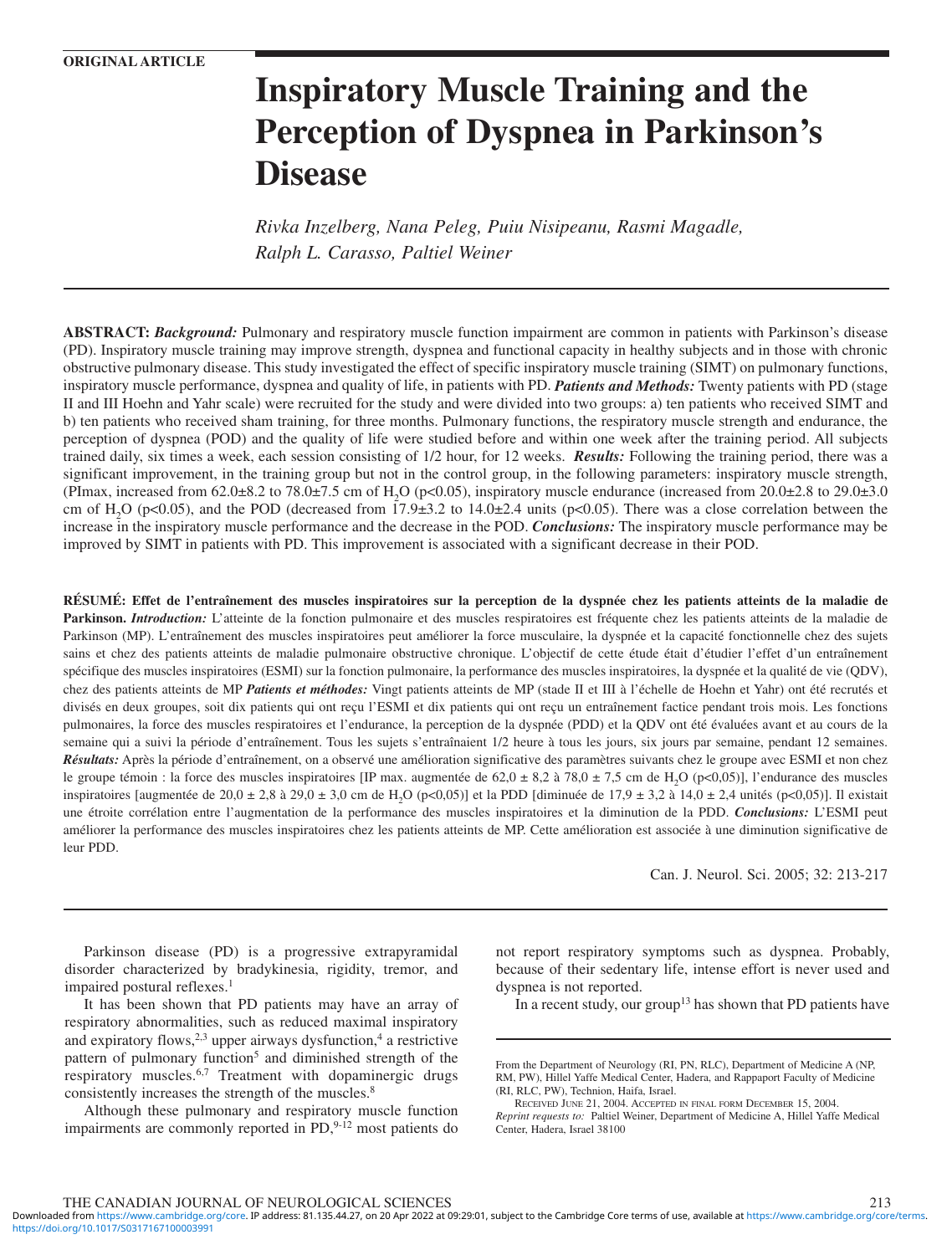an increased perception of dyspnea (POD) compared to normal subjects. Treatment with L-dopa resulted in a decrease in the POD, although it remained higher than in normal subjects. Since pulmonary function and strength was not altered by treatment, we speculated that L-dopa may improve POD by correcting either central drive or thoracic and abdominal muscle coordination.

Several previous studies have suggested that dyspnea, as perceived by the patient, is related to the respiratory muscle effort.<sup>14,15</sup> It is well documented that the degree of breathlessness, subjectively reported by the patients, is related to the activity and the strength of the inspiratory muscles.<sup>16</sup>

Dyspnea was recently defined<sup>17</sup> by the medical section of the American Lung Association as "a subjective experience of breathing discomfort that derives from interactions among multiple physiological, psychological, social and environmental factors". Studies performed in the past have suggested that dyspnea results from a mismatch between central respiratory motor activity and afferent feedback from peripheral sensory receptors in the lungs, airways and chest wall structures.18,19 This phenomenon may be similar to the sensory-motor mismatch observed in the function of limb muscles in PD.20

Since the relation between the POD and inspiratory muscle performance is obvious, it remains obscure whether patients with PD are able to train their inspiratory muscles. The present study was designed in order to evaluate the effect of specific

**Table: Characteristics of patients with PD**

inspiratory muscle training (SIMT) on pulmonary functions, the respiratory muscle strength and endurance, POD and quality of life, in patients with PD.

## **METHODS**

## **Patients**

Twenty consecutive ambulatory patients with long-standing PD [12 males and eight females, mean±SEM age 62.3±2.7 y, stage II and III Hoehn and Yahr scale, $21$  mean disease duration 8.6±1.8 years], all naive to the purpose and the methodology of the study, participated in the study. Patients with known cardiac or chronic lung disease were excluded from the study. None of the patients had chest x-ray evidence of pulmonary or pleural fibrosis. All patients were optimized and on stable doses of levodopa before the initiation of the study. Their characteristics are summarized in Table below. Written informed consent was obtained in all cases, and ethical approval for the study was granted by our hospital's Human Ethics Committee.

### **Measurements**

All measurements were performed in the morning, about two hours after L-dopa intake (during "on"), prior to the training period, each month during the training period and within one week following the termination of the training period, in all PD patients. Since L-dopa has a very short half-life and the fact that

| <b>Patient</b>        | Age $(y)$      | <b>Sex</b>   | <b>Severity</b><br>Hoehn & Yahr | <b>Duration of</b><br>disease $(y)$ | <b>Treatment</b>                     | Compliance $(\%)$ with<br>the training regime |
|-----------------------|----------------|--------------|---------------------------------|-------------------------------------|--------------------------------------|-----------------------------------------------|
| <b>Training group</b> |                |              |                                 |                                     |                                      |                                               |
| 1                     | 62             | M            | $\mathbf{I}$                    | 1.8                                 | Dopicar, Selegiline                  | 100                                           |
| $\mathfrak{2}$        | 57             | $\mathbf{F}$ | $\mathbf{I}$                    | $\overline{4}$                      | Selegiline                           | 80                                            |
| 3                     | 53             | M            | $II-III$                        | 12                                  | Dopicar, Selegiline                  | 100                                           |
| 4                     | 65             | M            | $II-III$                        | 5                                   | Dopicar, PK-Merz                     | 90                                            |
| 5                     | 60             | M            | $II-III$                        | 8                                   | Dopicar, Sinemet, Requib             | 30                                            |
| 6                     | 67             | M            | $\mathbf{I}$                    | 10                                  | Dopicar, Paritel, Sinemet, Pergolide | 100                                           |
| 7                     | 45             | M            | $\mathbf{I}$                    | 5                                   | PK-Merz, Jumex                       | 35                                            |
| 8                     | 52             | M            | $\mathbf{I}$                    | 20                                  | Dopicar, Sinemet                     | 30                                            |
| 9                     | 64             | M            | $\mathbf{I}$                    | 5                                   | Dopicar, PK-Merz                     | 50                                            |
| 10                    | 69             | M            | III                             | 15                                  | Dopicar, Flutin, Lithium             | 40                                            |
| Mean±SEM              | $59.4 \pm 2.4$ |              |                                 | $8.58 \pm 1.8$                      |                                      | $65.5+9.8$                                    |
| Control group         |                |              |                                 |                                     |                                      |                                               |
|                       | 71             | F            | $II-III$                        | 3.5                                 | Dopicar, Pergolide                   | 90                                            |
| $\boldsymbol{2}$      | 68             | M            | III                             | 13                                  | Dopicar, PK-Merz, Requib             | 80                                            |
| 3                     | 67             | M            | $\mathbf{I}$                    | 4                                   | Dopicar, PK-Merz                     | 60                                            |
| 4                     | 65             | M            | $\mathbf{I}$                    | 1                                   | Jumexr, PK-Merz                      | 100                                           |
| 5                     | 60             | M            | $II-III$                        | 20                                  | Jumexr, PK-Merz, Pergolide           | 100                                           |
| 6                     | 67             | M            | $\mathbf{H}$                    | 15                                  | Dopicar, Lithium                     | 50                                            |
| 7                     | 45             | M            | III                             | 5                                   | Sinemet, Requib                      | 40                                            |
| 8                     | 52             | M            | III                             | 2                                   | Dopicar, Selegiline                  | 80                                            |
| 9                     | 64             | M            | Ш                               | 10                                  | Dopicar, PK-Merz, Parilac            | 70                                            |
| 10                    | 69             | M            | Ш                               | 8                                   | Dopicar, Pergolide, Sinemet          | 50                                            |
| Mean±SEM              | $65.2 \pm 3.6$ |              |                                 | $8.15 \pm 2.0$                      |                                      | $72.0 \pm 5.3$                                |

214

<https://doi.org/10.1017/S0317167100003991> Downloaded from<https://www.cambridge.org/core>. IP address: 81.135.44.27, on 20 Apr 2022 at 09:29:01, subject to the Cambridge Core terms of use, available at <https://www.cambridge.org/core/terms>.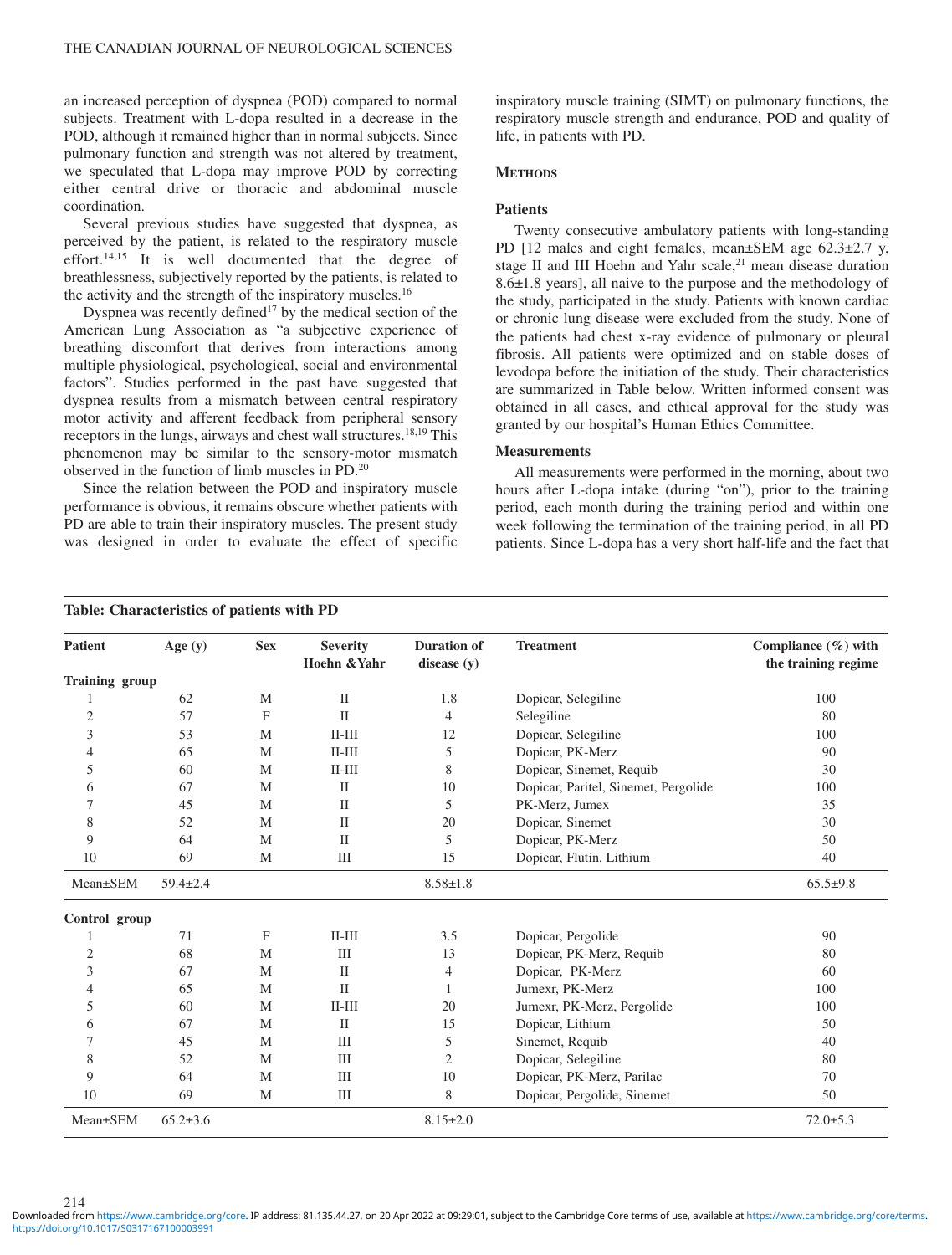all patients were outpatients, we arbitrarily chose to assess the effect of the morning dose. The patients were unaware of the purpose of the measurements.

*Spirometry.* Maximum expiratory and inspiratory flowvolume curves were measured at least three times, according to the American Thoracic Society (ATS) guidelines, on a computerized spirometer (Compact, Vitalograph, Buckingham England) and the best trial was reported.

*Inspiratory muscle strength.* Inspiratory muscle strength was assessed by measuring the maximal inspiratory mouth pressure (PImax) at residual volume (RV) as previously described by Black and Hyatt.<sup>22</sup> The best of three efforts was recorded.

*Inspiratory muscle endurance.* Inspiratory muscle endurance, was determined by using a device similar to that proposed by Nickerson and Keens.23 Subjects inspired through a two-way Hans-Rudolph valve whose inspiratory port was connected to a chamber and plunger to which weights could be added externally. Inspiratory elastic work was then increased by the progressive addition of 25 to 100 gr weights at two-minute intervals, as previously described by Martyn and coworkers, $24$ until the subjects were exhausted and could no longer inspire. The pressure achieved with the heaviest load (tolerated for at least 60 s) was defined as the peak pressure (PmPeak).

*Perception of dyspnea.* The sensation of dyspnea was measured while the subject breathed through a device similar to that proposed by Nickerson and Keens.23 Subjects inspired through a two-way Hans-Rudolph valve whose inspiratory port was connected to a chamber and plunger to which weights could be added externally. The subjects breathed against progressive loads, at one-minute intervals, in order to achieve mouth pressure of 0 (no resistance), 5, 10, 20, and 30 cm  $H<sub>2</sub>O$ . After breathing for one minute in each inspiratory load, in a protocol similar to the one that has been previously described by Kikuchi and coworkers,<sup>25</sup> the subjects were required to choose a number, using a modified Borg scale,<sup>26</sup> that represented the level of the perceived inspired difficulty in which 0 indicated no difficulty and 10 the maximum difficulty.

*Quality of life.* The QOL was assessed using the SF-36 questionnaire<sup>27</sup>, before and following the training period.

#### **Training protocol**

The patients were randomized into two groups: ten patients were assigned to receive SIMT, and a group of ten patients were assigned to be a control group and received training with very low load. All the data was collected by the same collector who was blinded to the training group, as well as the patients themselves who were also blinded to the mode of treatment. All subjects trained daily, six times a week, each session consisting of 1/2 hour, for twelve weeks. The training was performed using an inspiratory muscle trainer (POWERbreathe®, Southam, Warwickshire, UK). The subjects in the SIMT group started breathing at a resistance equal to 15% of their PImax for one week. The resistance was then increased incrementally, 5%-10% each session, to reach 60% of their PImax at the end of the first month. Specific inspiratory muscle training was then continued at 60% of their PImax adjusted monthly to the new PImax achieved. The control group trained with "low load" (fixed resistance of  $7 \text{ cm H}_2\text{O}$ .

The mean±SEM compliance to the training sessions was

65.5±9.8% (Table). Patients with compliance to training sessions of less than a third were eliminated from the data analysis.

#### **Data analysis**

The results are expressed as means±SEM. Correlations were assessed by calculating Spearman correlation coefficients. Comparisons of lung function, the inspiratory muscle strength and endurance, the POD, QOL, between the groups and before and following training were carried out using the the Anova twoway repeated measures analysis of variance.

#### **RESULTS**

*Spirometry.* The mean±SEM forced vital capacity (FVC) was 2.7±0.4L (81% of predicted normal values) in the training group and 2.4±0.4L (77% of predicted normal values) in the control group and the mean $\pm$ SEM FEV<sub>1</sub> was 2.1 $\pm$ 0.3L (82% of predicted normal values) in the training group and 1.9±0.3L (83% of predicted normal values) in the control group. Following the training period there was no significant change in the two prameters in both groups.

*Inspiratory muscle strength endurance.* The mean inspiratory muscle strength, as was assessed by the PImax, and endurance, as was assessed by the PmPeak, were 62.0±8.2 (56% of predicted normal values) and  $20.0\pm 2.8$  cm  $H_2O$ , respectively, in the training group, and  $51.0\pm8$ . and  $18.2\pm2.3$  cm  $H_2O$ , respectively, in the control group. Following the training period there was a significant increase in the PImax and PmPeak in the training group (to  $78.0\pm7.5$  and  $29.1\pm3.0$  cm  $H_2O$ , respectively, p<0.05) but not in the control group (Figure 1).

*Perception of dyspnea.* Following training the POD was significantly decreased in the training group but not in the control group. The decrease was statistically significant at 10  $(p<0.05)$ , 20 ( $p<0.01$ ) and 30 cm H<sub>2</sub>O ( $p<0.01$ ) (Figure 2).

There was no significant difference in the dyspnea index (the sum of all Borg scores in the 0, 5, 10, 20, and 30 cm  $H_2O$  loads) between the groups. Following training there was a significant decrease in the dyspnea index in the training group (from  $17.9\pm3.2$  to  $14.0\pm2.4$  Borg scale,  $p<0.05$ ) but not in the control group.

There was a close correlation between the improvement in the



*Figure 1: Mean (±SEM) inspiratory muscle strength and inspiratory muscle endurance before and following training, in the training and in the control group.*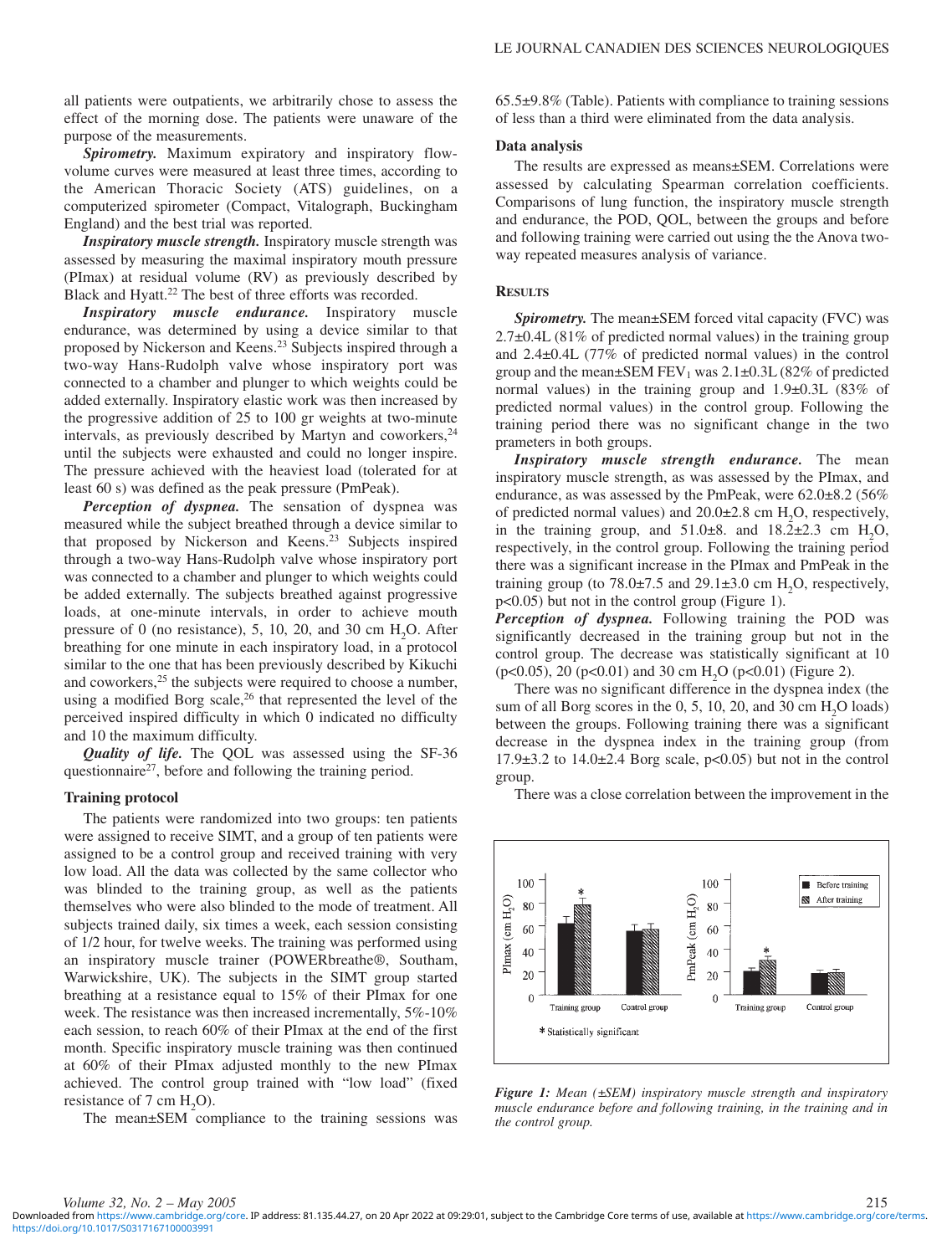

*Figure 2: The perception of dyspnea as was measured while the patient inspired against incremental load before and following training, in the training and in the control group.*



*Figure 3: The correlation between the increase in the inspiratory muscle strength (left) and endurance (right), and the decrease in the perception of dyspnea before and following training, in the training and in the control group.*

inspiratory muscle strength and endurance, and the decrease in the dyspnea index in the training group  $(R^2=0.571$  and  $R^2=0.423$ , p<0.001, respectively) (Figure 3).

*Quality of life.* There was no significant change in the QOL as was assessed by the questionnaire in either group.

#### **DISCUSSION**

216

We have showed that, in patients with PD, the inspiratory muscle strength and endurance may be improved by SIMT. This improvement in the inspiratory muscle performance is associated with a significant decrease in their POD.

The effects of PD on respiration are still debated. Most reports of pulmonary function abnormalities in PD predate the era of L-dopa therapy which revolutionized the treatment of this disorder. Many investigators emphasized the presence of a restrictive pattern of impairment in PD,<sup>3,27</sup> and reported improvement of the impairment following treatment with Ldopa. In a previous study we have shown that treatment with Ldopa results in a decrease in the POD, although it remains higher

than in normal subjects. Since pulmonary function and performance was not altered by treatment, L-dopa may improve POD by correcting either central drive or thoracic and abdominal muscle coordination. Others have reported that a high percentage of PD patients present either upper or lower airway obstruction.7 In all, mean airway resistance was in the normal range.<sup>2</sup>

Although respiratory abnormalities are common in PD, dyspnea is not a frequent complaint suggesting that PD patients have a decreased perception of dyspnea. Alternatively, it may be that most patients probably do not report dyspnea, because their physical disability does not lead to activities where such problems can manifest themselves. Most of our patients had a mild restrictive pattern of pulmonary function with no significant inspiratory or expiratory flow limitation.

It was previously reported that the inspiratory muscle strength, as well as the inspiratory muscle endurance, are decreased in patients with PD.<sup>7,10</sup> However, when the respiratory muscle strength was assessed with nonvolitional tests, it was clearly shown that both inspiratory and expiratory muscle strength were entirely normal.<sup>28</sup>

Dyspnea was recently defined by the Medical Section of the American Lung Association as "subjective experience of breathing discomfort that consists of qualitatively distinct sensations that vary in intensity".<sup>17</sup> The pathophysiology of dyspnea is not completely understood. An attractive theory is that dyspnea results from a mismatch between central respiratory motor activity and incoming afferent information from receptors in the airway, lungs, respiratory muscles and chest wall structures.18,19 This phenomenon may be similar to the sensorymotor mismatch observed in the function of limb muscles in PD. The POD is an attribution process that incorporates the way in which an individual identifies and evaluates the symptoms and makes interpretations about their causes and consequences. The significant improvement in the POD in our patients following treatment with L-dopa cannot be explained by improvement of pulmonary function or respiratory muscles and is possibly due to a central effect.

It is well-documented that the inspiratory muscles can be successfully trained.<sup>29-31</sup> There is some evidence that SIMT leads to a decrease in the intensity of dyspnea. Harver and colleagues<sup>32</sup> and Kim and colleagues<sup>33</sup> showed a consistent improvement in dyspnea indices and fewer symptoms of dyspnea, in patients with chronic obstructive pulmonary disease, following SIMT.

It was previously shown that the inspiratory muscles can be successfully trained also in multiple sclerosis.<sup>34</sup> However, the present study is the first to report successful SIMT in patients with PD.

In conclusion, we have shown that in PD patients the inspiratory muscles can be successfully trained with an increase in the inspiratory muscle strength and endurance. This improvement is associated with a significant decrease in their POD. Whether this improvement in the POD will translate to improvement in exercise tolerance and daily activities should be investigated in the future.

#### **ACKNOWLEDGEMENTS**

There is no financial relationship between the authors and the producers of "POWERbreathe®".